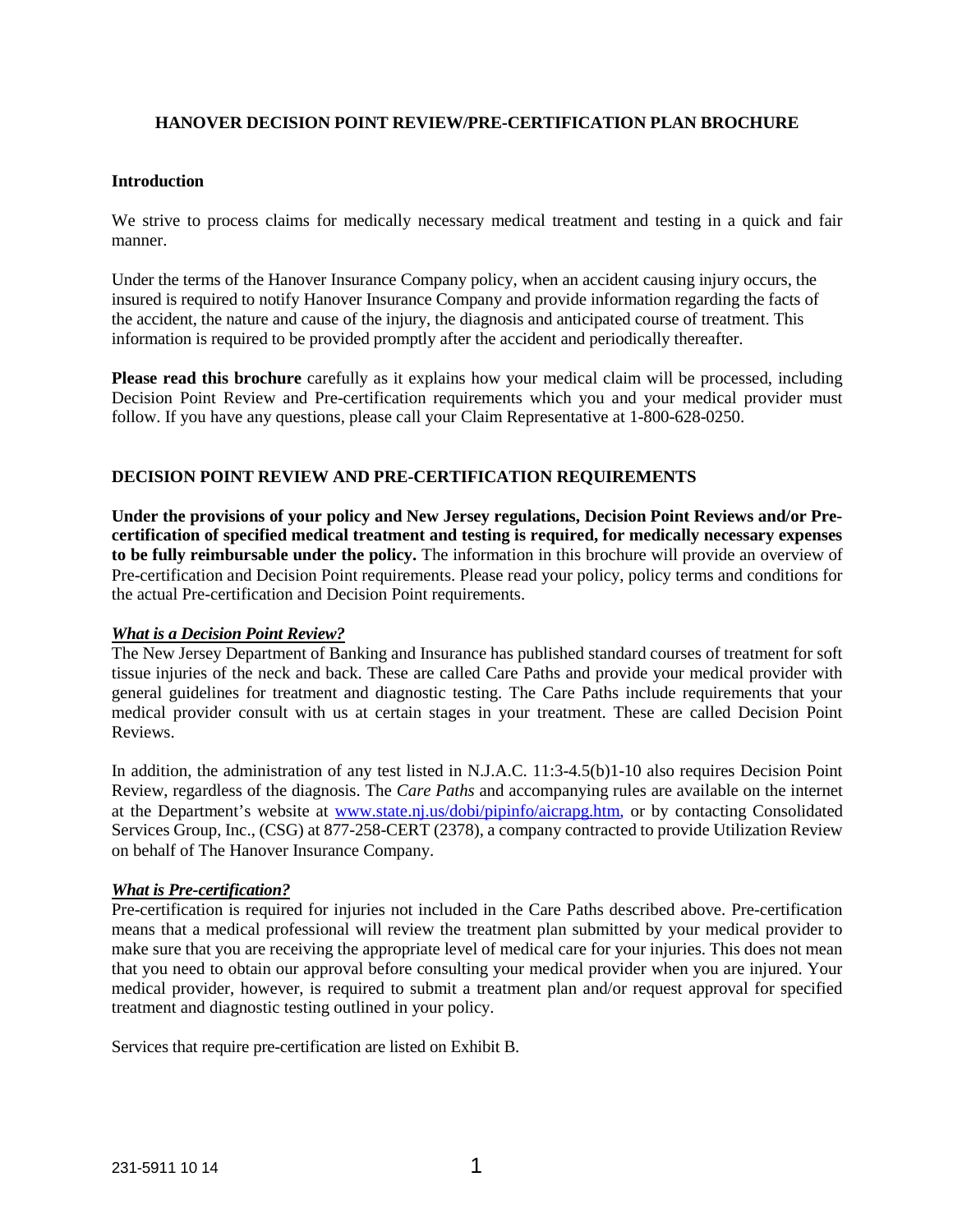# *What do I need to do to comply with the Decision Point Review and Pre-certification requirements in my policy?*

Please provide the name, address and phone number of your medical providers. You should also give your medical provider a copy of the Injury Notification Information on the back of your insurance card.

### *How do I know what type of treatment needs a Decision Point Review or Pre-certification?*

In accordance with N.J.A.C. 11:3-4.7(c) 3, a copy of the informational materials for policy holders, injured persons and providers approved by the New Jersey Department of Banking and Insurance, is available through our website at [www.hanover.com,](http://www.hanover.com/) and CSGs website at [www.csg-inc.net/njauto](https://www.csg-inc.net/njauto).

Treatment in the first 10 days after an accident and emergency care do not require Decision Point Review or Pre-certification. However, for benefits to be paid in full, all treatment must be medically necessary.

# *How does the Decision Point Review/Pre-certification process work?*

Your medical provider is responsible to supply treatment/Decision Point information and request precertification of treatment and diagnostic testing in accordance with the requirements of your policy. It is encouraged that your medical provider provide a detailed treatment plan, whenever possible, so that your treatment will not be interrupted.

In order for CSG to complete the review, your health care provider is required to submit all requests on the "Attending Provider Treatment Plan" form. A copy of this form can be found at the Department's website at [www.state.nj.us/dobi/pipinfo/aicrapg.htm](http://www.state.nj.us/dobi/pipinfo/aicrapg.htm) through CSG's website [www.csg-inc.net/njauto](http://www.csg-inc.net/njauto) or by contacting CSG at (877) 258-CERT (2378).

When a Decision Point Review or Pre-certification request is received from your medical provider, along with the appropriate medical documentation, your provider will be notified within three (3) business days whether or not our medical professional agrees with the treatment plan submitted. If your medical provider is not notified within three business days, they may continue your test or course of treatment until a final determination is communicated to him. Any decision to deny a decision point review or pre-certification request based on medical necessity will be the determination of a physician or peer reviewer.

If you would like to have the decision reconsidered, you are encouraged to participate in CSG's internal review process. If you have taken on an assignment of benefits you may be required to participate in this process. To notify CSG of your intention to participate in the reconsideration process, you can contact them by phone at (877) 258-CERT (2378), via fax at (856) 910-2501, or in writing at 300 American Metro Blvd., Suite 170, Hamilton, NJ 08619. Your reconsideration decision will be provided to you within fourteen (14) days of your request. This process will afford you the opportunity to discuss your appeal with a "similar discipline" Medical Director or request an independent examination scheduled by CSG.

If the request is denied, with your medical provider's treatment plan, you may be required to attend an Independent Medical Examination.

If an Independent Medical Examination is requested, treatment may proceed while the exam is being scheduled and until the results are available.

### *How does my Medical Provider request a Decision Point Review or Pre-certification?*

In order for CSG to complete the review, your health care provider is required to submit all requests on the "Attending Physicians Treatment Plan" form in accordance with order number A04-143. A copy of this form can be found on the DOBI web site [www.state.nj.us/dobi/pipinfo/aicrapg.htm](http://www.state.nj.us/dobi/pipinfo/aicrapg.htm) CSG's web site [www.csg-inc.net/NJAuto](https://www.csg-inc.net/NJAuto) or by contacting CSG at (877) 258-CERT (2378).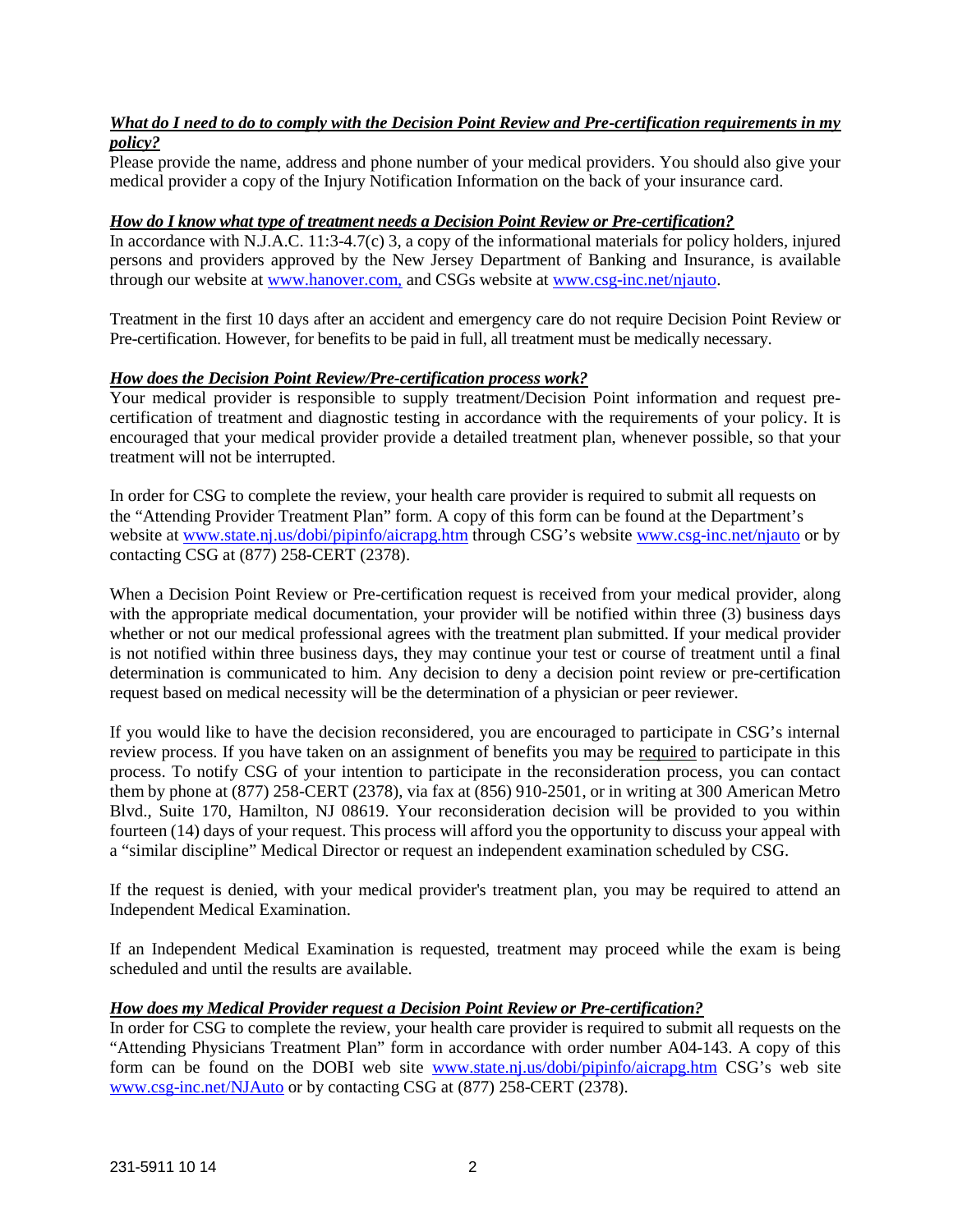The health care provider should submit the completed form, along with a copy of the most recent/appropriate progress notes and the results of any tests relative to the requested services to CSG via fax at (856) 910-2501 or mail to the following address: CSG, Inc., 300 American Metro Blvd., Suite 170, Hamilton, NJ 08619, ATTN.: Pre-Certification Department. Its phone number is (877) 258-CERT (2378).

The review will be completed within three (3) business days of receipt of the necessary information and notice of the decision will be communicated to both you and your health care provider by telephone, fax and/or confirmed in writing. If your health care provider is not notified within 3 business days, they may continue your test or course of treatment until such time as the final determination is communicated to them. Similarly, if an independent medical examination should be required, they may continue your tests or course of treatment until the results of the examination become available.

# **Denials of decision point review and pre-certification requests on the basis of medical necessity shall be the determination of a physician. In the case of treatment prescribed by a dentist, the denial shall be by a dentist.**

The definition of days is as follows: "Days" means calendar days unless specifically designated as business days.

- 1. A calendar and business day both end at the time of the close of business hours (7:00 PM EST Monday through Friday (excluding legal holidays).
- 2. In computing any period of time designated as either calendar or business days, the day from which the designated period of time begins to run shall not be included. The last day of a period of time designated as calendar or business day is to be included unless it is a Saturday, Sunday, or legal holiday, in which event the period runs until the end of the next day which is neither a Saturday, Sunday or legal holiday.
- 3. Example: Response to a properly submitted provider request is due back no later than 3 business days from the date CSG receives the submission. CSG receives an Attending Provider Treatment Plan Form by facsimile transmission dated 1:00 PM EST on Wednesday February 6, 2013. Day one of the 3-buisness day period is Thursday, February 7, 2013. Since the  $3<sup>rd</sup>$  day would be Saturday, February 9, 2013, CSG's decision is due no later than close of business Monday, February 11, 2013.

# CSG Hours of Operation – 7:00 AM to 7:00 PM EST Monday through Friday (excluding legal holidays) *What happens if my medical provider does not request a Decision Point Review or Pre-certification of medical treatment, as required in my policy?*

If your medical provider does not submit requests for decision point review or pre-certification as required by your policy, or your medical provider does not submit clinically supported findings that support the request, your expenses for medically necessary treatment, testing and durable medical equipment will be subject to an additional co-payment of 50%. Treatment which is not medically necessary is not reimbursable.

# *Can my medical provider appeal the Decision Point Review or Pre-certification decision?*

If CSG fails to certify a request, the clinical rationale for this determination is available to you upon written request. If you would like to have the decision reconsidered, you are encouraged to participate in CSG's internal review process. If you have taken on an assignment of benefits you will be required to participate in this process. To notify CSG of your intention to participate in the reconsideration process, you can contact them by phone at (877) 258-CERT (2378), via fax at (856) 910-2501, or in writing at 300 American Metro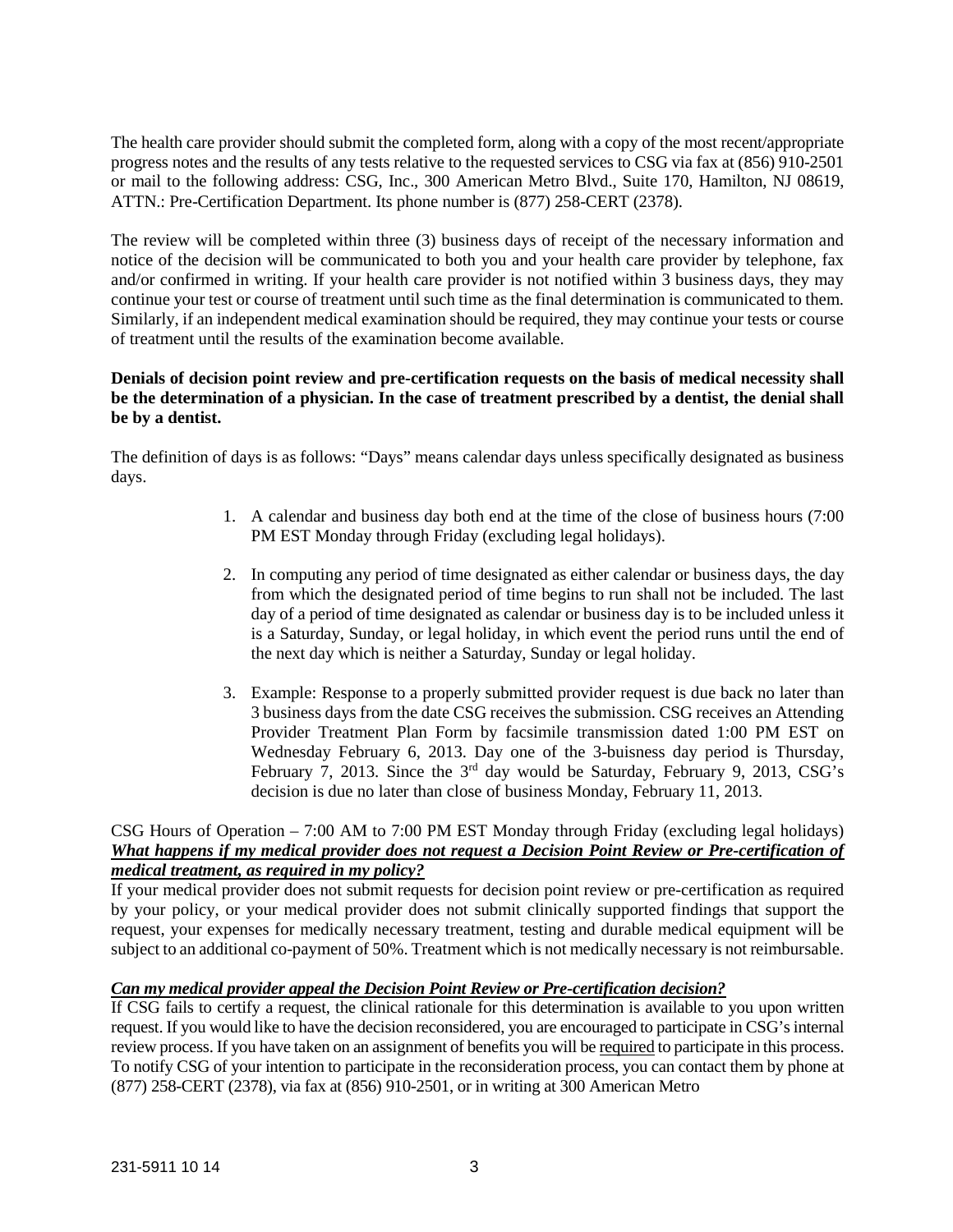Blvd., Suite 170, Hamilton, NJ 08619. Your reconsideration decision will be provided to you within fourteen (14) days of your request. This process will afford you the opportunity to discuss your appeal with a "similar discipline" Medical Director or request an independent examination scheduled by CSG.

If you have any questions regarding medical services which have been denied or certified, you can contact CSG via fax at (856) 910-2501, or in writing at 300 American Metro Blvd., Suite 170, Hamilton, NJ 08619. You can also contact your Hanover Claim Representative at 1-800-628-0250.

### *What are the requirements and consequences if I am requested to attend an Independent Medical Examination?*

If the need arises for you to attend an Independent Medical Exam during the decision point review/precertification process, you and your treating provider will receive prior notification. The exam will be:

- Scheduled within seven (7) days of receipt of the request unless you agree with us to extend the time period;
- Conducted by a provider in the same discipline as your treating provider;
- And conducted at a location reasonably convenient to you.

You may be requested to provide medical records and other pertinent information to the examining physician at or before the examination. The failure to provide requested medical records or other pertinent information at or before the exam will be considered an unexcused failure to attend the exam and the exam will not take place. You will be notified of the decision within three (3) business days after attendance at the exam. If the examining provider prepares a written report concerning the examination, you or your treating provider will be provided with a copy upon request. Treatment may proceed while the examination is being scheduled and until the results become available.

If you have two (2) or more unexcused failures to attend the scheduled exam, notification will be immediately sent to you, and all health care providers treating you for the diagnosis (and related diagnosis) contained in the attending physicians treatment plan form. The notification will place you on notice that all future treatment, diagnostic testing or durable medical equipment required for the diagnosis (and related diagnosis) contained in the attending provider treatment plan form will not be reimbursable as a consequence for failure to comply with the plan.

### **Voluntary Networks**

### *Does the plan provide voluntary networks for certain services, tests or equipment?*

Hanover Insurance Company does not provide a network of primary health care providers. Your primary medical provider is selected by you. Your policy does, however, encourage you to obtain certain services and/or supplies from networks of pre-approved vendors. The networks currently available include Ambulatory Surgical Care, Prescription Drugs, Durable Medical Equipment with a cost or monthly rental greater than \$50, Diagnostic Imaging (MRI and CAT scans), and the Electro-diagnostic tests listed in N.J.A.C. 11:3-4.5(b)1 through 3, except when performed by the treating physician . If you obtain medically necessary services and/or supplies from a pre-approved vendor from one of these networks, you will be fully reimbursed for those services and/or supplies consistent with the terms of your policy and the N.J. Medical fee Schedule. If you choose to use a vendor that is not part of these pre-approved networks, a 30% co-payment (\$10 for prescription drugs) will apply to the eligible charges. For additional information, contact The Hanover Insurance Company claim representative at 1-800-628-0250.

# **DEDUCTIBLES AND CO-PAYMENTS**

### *What is my deductible?*

**Unless otherwise indicated** on the declarations page of the policy, medical expense benefits are subject to a